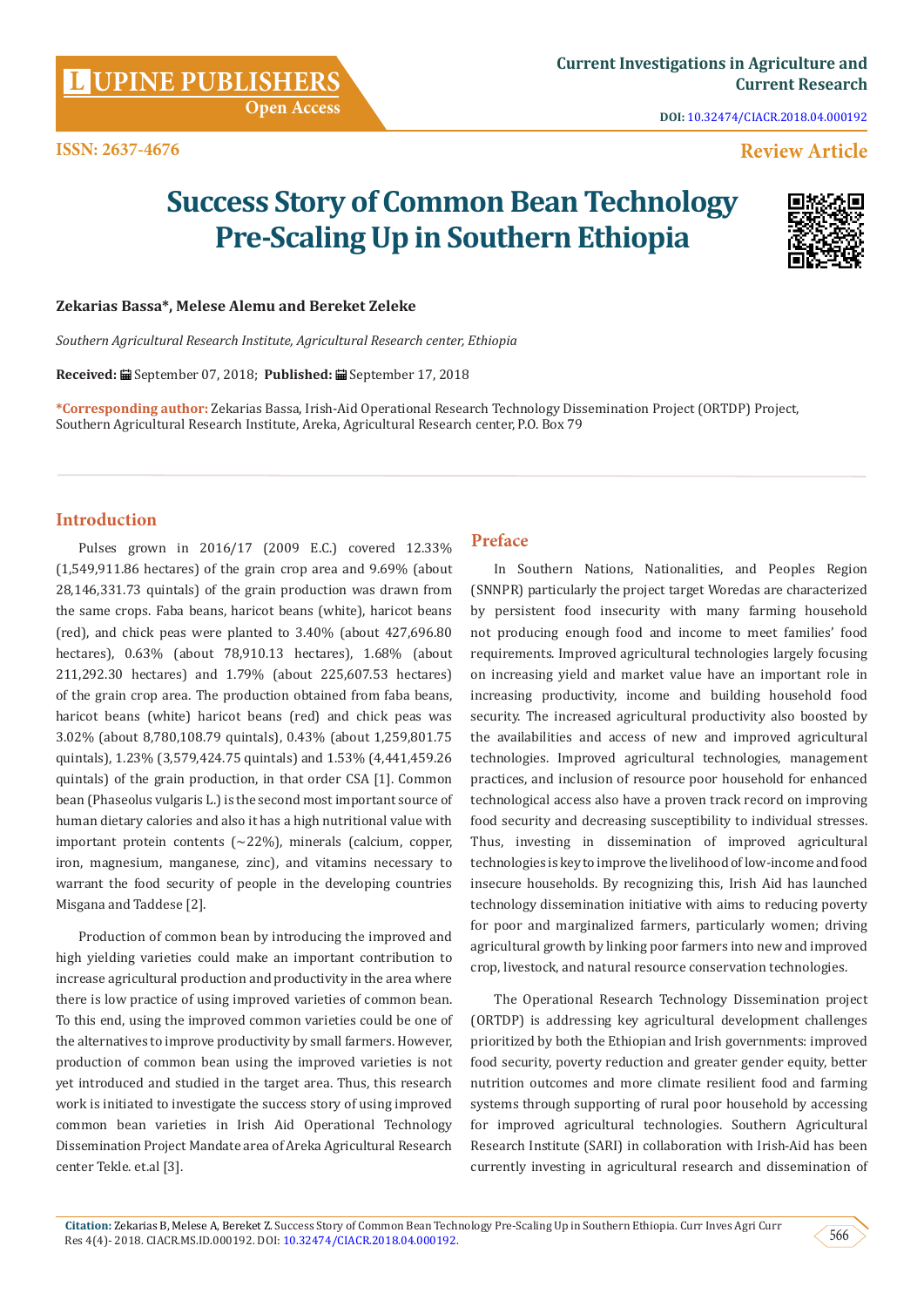improved agricultural technologies focusing on crop, livestock, and natural resource management. The technologies being disseminated are tested and proven to have potential for up scaling to improve productivity, food and nutrition security, and climate resilience of resource poor farmers. For the past five years, the project has disseminated more than 33 proven crop, livestock, and natural resource management technologies for more than 13266 resource poor household in seven food insecure woredas of the region especially for whose landholding less than 0.25 hectare and women.

The project has reviewed its performance and status to lay out strategic directions and priorities for agriculture technologies dissemination and extension in the region. As one component to address the OR project goal particularly to reduce poverty or improve nutrition, common bean is one of the crop technologies disseminated by the project and its performance has been evaluated giving an account in addressing issues related to productivity, income, nutrition and adaptability to ever changing environment. Of the technologies successfully disseminated by the project, the common bean case studies presented as proven bestbet agricultural technologies and innovations that are available for uptake and up scaling. This case study was conducted in five ORTDP project woredas of common bean disseminated. Farmers for the case study were selected randomly from beneficiary and non-beneficiaries. Thus, from the project woredas 135 farmers were selected of which 80(60%) farmers were beneficiaries and 55(40%) farmers' non-beneficiaries. Data collection sheet was prepared to collect quantitative and qualitative data regarding the productivity, income, food, and nutrition, trends on use of improved seed, adoption, and challenges. The data collected was subjected for simple descriptive statistical analysis.

#### **Justification of the Intervention**

Common bean is one of lowland pulses produced on hot regions. It has been known as an export crop for long period contributing to the foreign exchange earnings. It is also grown for home consumption. Common bean is consumed in traditional dishes. In SNNPRS, it is a popular food as "nifro" with maize and it is also consumed with Kocho. Despite its role in the farming system and in supporting the national economy, yield has been low and stagnant for several years. There could be several reasons for this but the most important ones are lack of improved varieties with desirable agronomic practices, low yield potential of local varieties, and diseases. Especially low production and distribution of improved seed is limited among resource poor farmers. Besides this, the access of the improved varieties has been low for poorest farmers. Therefore, ORTDP project has proposed to promote various improved common bean varieties (hawassa dume, and nassir) for five consecutive years and wajo and tatu for the past two years only aimed to improve income, diversify diets, and improves

nutritional status of poorest households in six project intervention woredas.

#### **Result and Achievement**

In the last five project intervention years, ORTDP has addressed 1357 resource poor households with improved common bean dissemination, especially for farmers who unable to access improved seeds and had smaller land (farmers their landholding less than 0.25ha). Through revolving seed, more than 1160 households have benefited. Totally, 2517 households are benefited by direct provision and revolving of improved common bean seeds. The project has provided 241 quintals of four improved common bean varieties (hawassa dume, Nasir, wajo and tatu) and popularized on 591 hectare of land throughout the project intervention years. These varieties have been successfully promoted in all woredas using cluster-based approaches accompanying with practical agronomic practice training and its related input as a package. Participatory technology dissemination method and cluster approach was a key element of the implementation of this project. The study in line with Bassa et al. [4], which confirmed enabling poor farmers to use full packages of agriculture through direct provision, capacity building, awareness creation and sustainable supporting the extension system promotes agricultural productivity there by enable the small-scale farmers to be in position of food security and build assed (Figure 1).



**Figure 1:** Mean Productivity of common bean Qt/ha before and After project intervention.

#### **Improved Productivity**

Based on the suitability and agro-ecological adaptability of crops ORTDP has disseminated different crop varieties for beneficiaries. While the project proposes four common bean varieties for demonstration, the primary criterion was its contribution to increase of productivity of common bean. The advantages of theses common bean varieties include their high yield potential, early maturity, and nutritional values. Midterm impact evaluation revealed that yields of common bean have increased by 66% twofold over 4-years period among beneficiaries in comparison to a 30% increase of mean yield for non-beneficiaries. The increase in productivity mainly attributed the higher productivity of new varieties, slight increase of common bean cultivated land by beneficiaries, and the application of fertilizer (NPS) for common bean, which was uncommon among many farmers in many project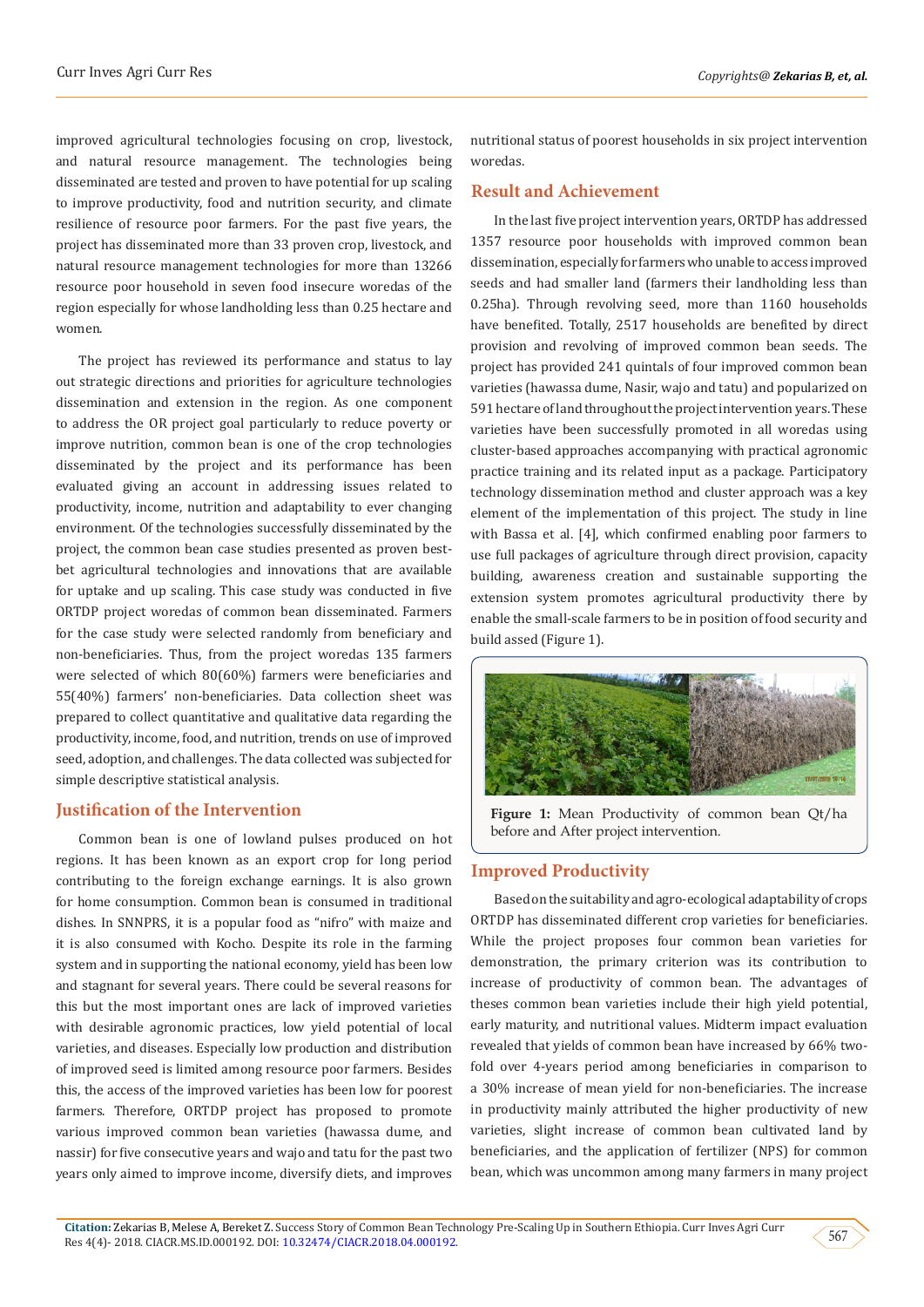woredas. The survey report also indicates that 10% increase in average annual cultivated land per household for common bean (Figure 2).



**Figure 2:** Mean Common bean Land cultivated per year per household.

#### **Food and Nutrition Security**

Increased production has also led to significant improvement in food security and nutrition. As survey report in Figure 3, over 62% of project beneficiary household consume common bean at least once in a week while only 18.8% of non-beneficiary household consume common bean at least once in a week. Consumption of common beans was much more prevalent in among beneficiaries, while lesser extent among non-beneficiaries. This indicates that project beneficiaries tend to produce more for food than cash. Through their consumption household can have food nutrients like protein and iron that common bean contains. Caution needs to be taken in interpreting these nutritional results. While it reveal some interesting trends on contribution to nutrition, what is not mean that household access all required food items that meets the nutritional security standards (amount of killo calories per day/week). The data to what extent reflects the availability and access of common bean, which rich in nutrition through their own production. This also have a significant contribution to food security with many nutritional benefits, as it is rich in protein, iron, zinc, and dietary fibre. These constituents contributed to the improvement in food and nutrition and the common bean acceptance by farmers.



**Figure 3:** Distribution of weekly common bean among surveyed household(%).

#### **Improved Income**

Farmers in all woreda use common bean both for cash generation and for home consumption although the majority use for cash. Common bean is grown in both production seasons; belg and meher seasons with the main growing season being belg. Farmers are in great need of cash for the meher season especially

wheat and teff producing woreda to buy agricultural inputs like fertilizer and seed. The yield of the new varieties is about two times those of local bean and generated an additional income for household. Therefore, common bean is strategic cash crop, which fulfils the immediate cash demand for input purchase. Moreover these, its short production period, legumness and related soil fertility improvement characteristics increased, and erratic rain fall and relatively less susceptibility to weather change increased the demand of common bean production maximization year to year. During interviewees farmers mentioned that most of the common bean produced during, Belg season is sold to generate income. As indicated in the baseline report, crop income for farmers in SNNPR ORTDP project woreda comes from sale of cereals such as wheat, teff, and sorghum, and during the survey time, the annual income from cereals was 1532 ETB (ORTDP baseline survey report, 2012). After four years of project implementation, the annual mean cash income obtained only from sale of common bean for both project beneficiaries and non-beneficiaries reaches over 3,254 birr per household (Figure 4). The actual mean annual cash income for non-beneficiaries is higher for beneficiaries; this is because when compared to beneficiaries, non-beneficiaries sold more of what they produced.



#### **Technology Adoption**

The common bean varieties disseminated by the project were evaluated against the local variety by using 13 criteria. More than 59% farmers in the survey districts evaluated Nasir and Hawassa Dume by seed emergence, suitability for inter cropping, seed size, seed color, early maturity, yield, taste, and marketability. Over all rank calculated shows that Nasir and Hawassa Dume have first preference by farmers in the all project location. Both the local and new varieties have the same market demand as they have the same color. Trends on planting of improved common bean varieties in project woredas during base lines ranged from 10% to 50% with mean value 27.8%. After four years of intervention, trends on use those common bean varieties has become 59.2%. Three different successful aspects of the new bean varieties were identified by farmers during the survey: improved taste, higher productivity, and market-preferred attributes reported among both beneficiaries and non-beneficiaries. In addition, drought tolerant and early maturity

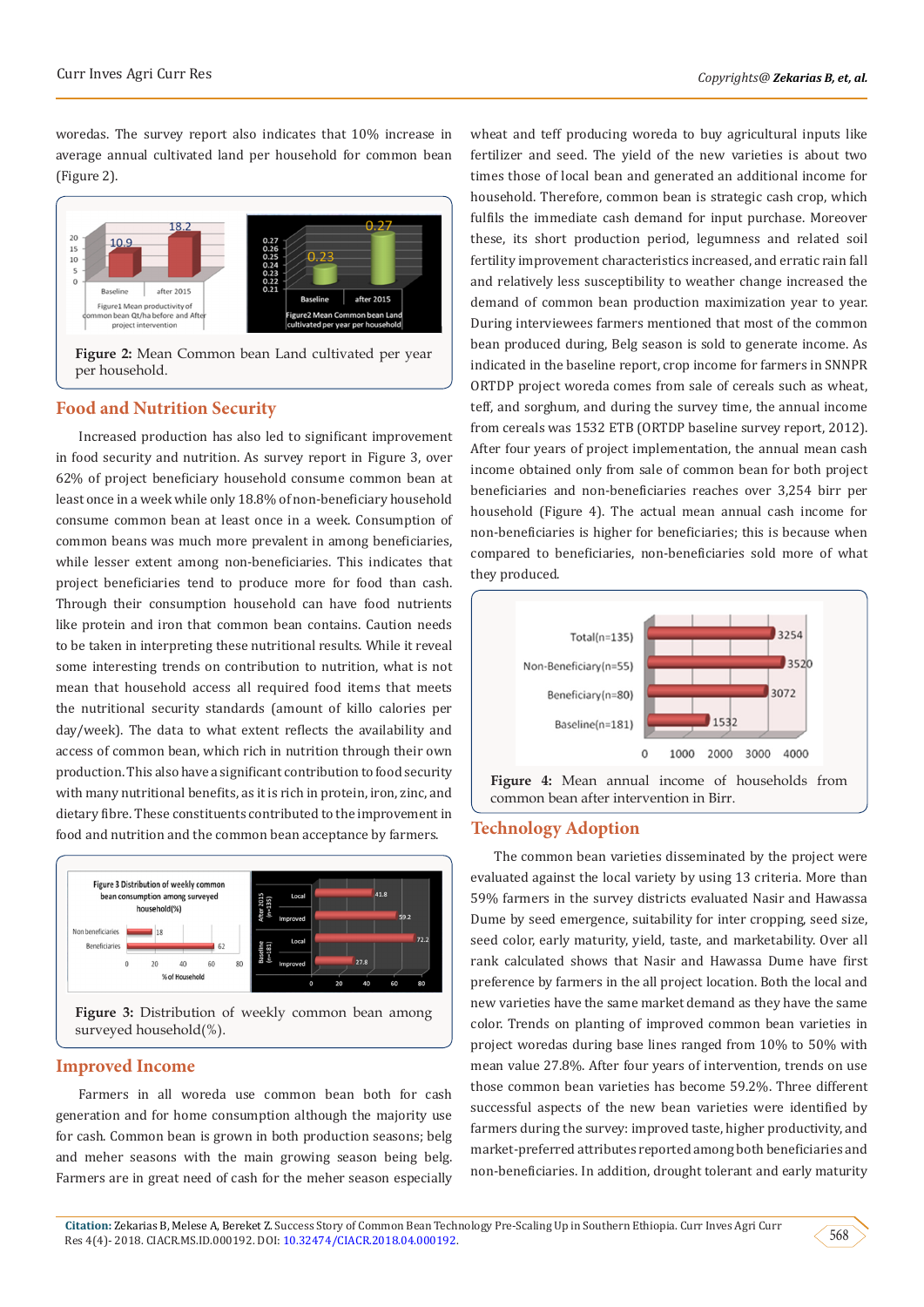aspects of varieties has also contributed to the better adoption not only project kebele but also in neighboring kebeles. As this was one of the outputs of the operational research programme, and 60% of households included in the survey were programme participants, it suggests more work has to be done through regular extension in disseminating and promoting of those improved common bean varieties among non-beneficiary household.

#### **Drivers to Success**

As it described in section 2.1 higher productivity, marketability, and compatibility with the color preference of farmers were the main drivers for the successful dissemination of those common bean varieties. Beside this, the project full package approach enables poorest to increase their productivity using fertilizer as a package. The use of fertilizer for the common bean especially NPS were uncommon in most project woredas and the project has tried to demonstrate the yield difference using NPS fertilizer. Moreover, the project's cluster-based technology dissemination and transfer approach played a significant role to easily diffusion of knowledge and practice from one cluster to the other and created a critical mass on disseminated technologies.

#### **Challenges**

Despite the significant contribution of common bean for food security, income and nutrition challenges are remaining. Farmers reported that the susceptibility to disease and pest and less tolerant to flood and heavy rainfall and management problem especially improper application of fertilizer. The significant number of farmers reported that they have not applied fertilizer mainly NPS as recommended rate.

#### **Opportunities for Further Scaling Up**

As indicated above in section 2.4, high productivity, early maturity, its color acceptability, its taste, suitability for intercropping and marketability played a significant contribution for the successful popularization and adoption of common bean varieties disseminated in project woreda as well as beyond project area. Beside this the ever-increasing market demand on common bean, availability of seed at local level, availability of organized seed and marketing system and availability of diverse agro-ecology that suitable for cultivate common bean in the region was the major opportunities to further scale up the common bean technologies in the region.

#### **Key Lesson and Recommendation**

The interventions in agricultural research and dissemination have been strong components in strategies to promote sustainable agricultural development. Previously the technology dissemination approaches were focused on strengthening the productivity aspects of the technologies. Currently the project has disseminated the common bean varieties focused demand of farmers. The project

considers the multi-benefits and interactions of common bean technologies disseminated with interest and demands of farmers for technologies. In all project woreda, farmers give equal priority for income generating potential of technology as productivity potential. Therefore, common bean technologies disseminated by the project has great demand by the community for food consumption as well as for income source and is a major crop in the area. A technology, which has great demand by beneficiaries, have multi-benefit and agro-ecologically suitable, ultimately leads to success. The varieties distributed by the project fulfill most of farmers' interest and their production objectives and that is why it became successful.

Therefore, the food and income security of poorest and marginalized people could be enhanced through accessing poorest household for demand driven better yielding and high valued agricultural technologies. Moreover, the project's cluster based technology dissemination and transfer approach played a significant role to easily diffusion of knowledge and practice from one cluster to the other and created a critical mass on disseminated common bean technologies. This approach can bridge the research with extension in more interlinked way and accelerate technology transfer between farmers. In addition, most of farmers prefers to plant common bean as intercropping rather than mono cropping. Their preference varies with the primary objective of farmers. Farmers whose primary objective is for household consumption and have land shortage tends to cultivate as intercropping while farmers with their primary objective for cash tends to cultivate as mono-cropping. Intercropping production of common bean among households having less than 0.25ha is more advantageous over mono cropping cultivation.

Generally, it can be concluded that farmers demand driven technology dissemination can lead to accelerated technology adoption and knowledge transfer. Dissemination of any research outputs or technologies likes common bean to address multi-fated problem of resource poor farmers can be successful if it considers the primary production interest or objectives of poor farmers and the multi-benefit potential of the technologies. In addition, it was recommended that the greater use of research or technology for income generation might have the greater contribution to speed up improvement of livelihood of resource poor farmers and adoption of the technologies.

#### **Acknowledgement**

The research teams provide acknowledgements and own great appreciation on Ireland Embassy, All Ireland people and its Irish Aid department of foreign affairs for financial support of project implementation and case study successful accomplishment, Addis Ababa, Ethiopia and Southern Agricultural Research Institute and Areka Agricultural Research center for supporting in implementation.